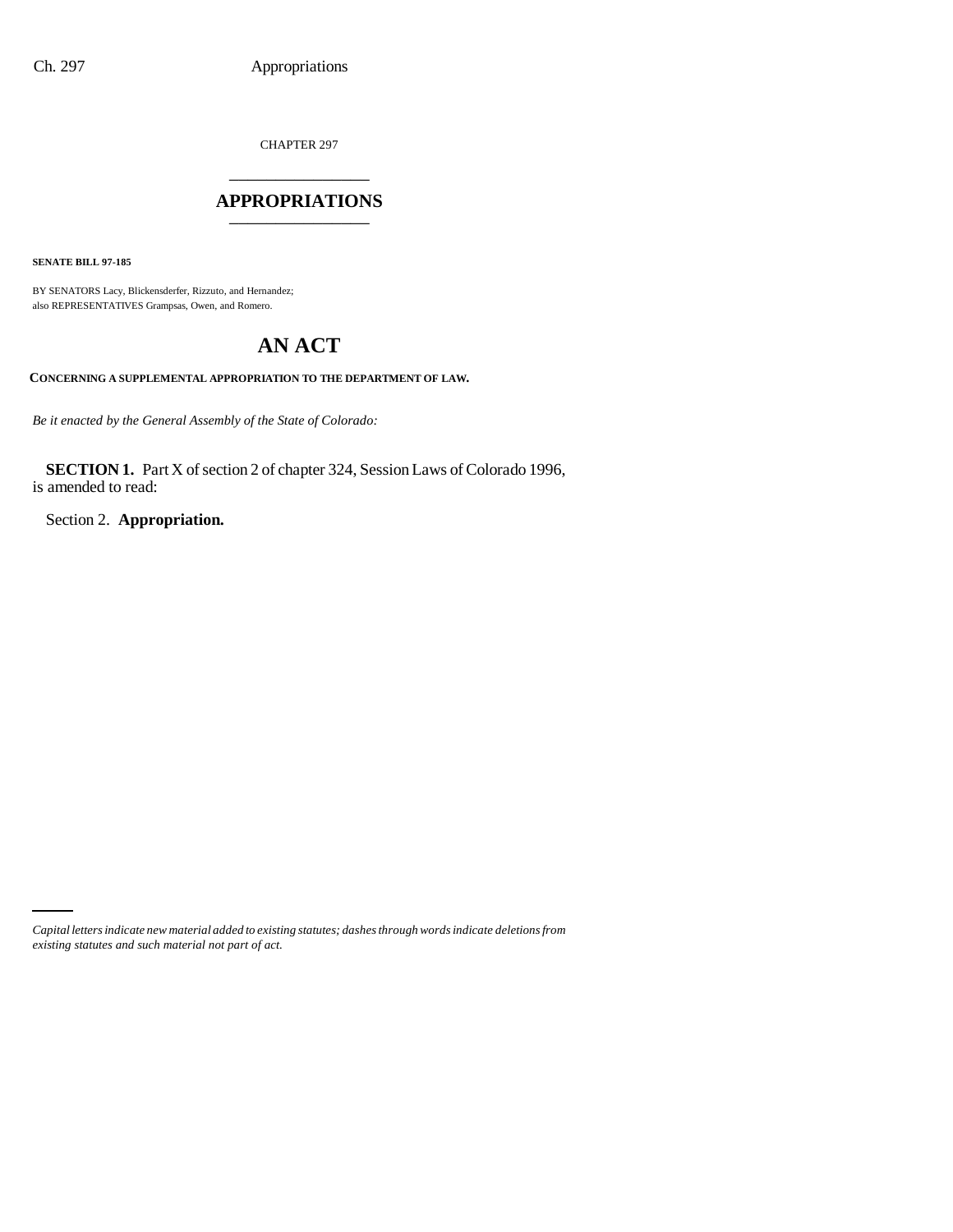|                            |                     |              |                   |                | <b>APPROPRIATION FROM</b> |                           |                |
|----------------------------|---------------------|--------------|-------------------|----------------|---------------------------|---------------------------|----------------|
|                            |                     |              |                   | <b>GENERAL</b> |                           | <b>CASH</b>               |                |
|                            | <b>ITEM &amp;</b>   |              | <b>GENERAL</b>    | <b>FUND</b>    | <b>CASH</b>               | <b>FUNDS</b>              | <b>FEDERAL</b> |
|                            | <b>SUBTOTAL</b>     | <b>TOTAL</b> | <b>FUND</b>       | <b>EXEMPT</b>  | <b>FUNDS</b>              | <b>EXEMPT</b>             | <b>FUNDS</b>   |
|                            | \$<br><sup>\$</sup> |              | $\mathbf S$       | $\mathbf S$    | \$                        | \$                        | \$             |
|                            |                     |              | PART X            |                |                           |                           |                |
|                            |                     |              | DEPARTMENT OF LAW |                |                           |                           |                |
| (1) ADMINISTRATION         |                     |              |                   |                |                           |                           |                |
| <b>Personal Services</b>   | 1,628,896           |              | 266,418           |                |                           | $1,362,478(T)^4$          |                |
|                            |                     |              | 195,471           |                |                           | $1,433,425(T)^{a}$        |                |
|                            | $(37.7$ FTE)        |              |                   |                |                           |                           |                |
| Health, Life, and Dental   | 605,412             |              | 227,265           |                | $34,351^b$                | $331,481(T)$ <sup>c</sup> | 12,315         |
| Short-term Disability      | 29,289              |              | 10,753            |                | $1,530^{\rm b}$           | $16,217(T)$ <sup>c</sup>  | 789            |
| Salary Survey, Anniversary |                     |              |                   |                |                           |                           |                |
| Increases, and Shift       |                     |              |                   |                |                           |                           |                |
| Differential               | 636,218             |              | 212,198           |                | $36,096^{\rm b}$          | $367,726(T)$ <sup>c</sup> | 20,198         |
| Workers' Compensation      | 43,612              |              | 16,011            |                | $2,278$ <sup>b</sup>      | $24,148(T)$ <sup>c</sup>  | 1,175          |
| <b>Operating Expenses</b>  | 220,939             |              | 220,939           |                |                           |                           |                |
| Purchase of Services from  |                     |              |                   |                |                           |                           |                |
| Computer Center            | 42,952              |              | 42,952            |                |                           |                           |                |
| Payment to Risk            |                     |              |                   |                |                           |                           |                |
| Management and Property    |                     |              |                   |                |                           |                           |                |
| Funds                      | 67,690              |              | 67,690            |                |                           |                           |                |
| Vehicle Lease Payments     | 39,800              |              | 15,719            |                |                           | $18,609(T)^c$             | 5,472          |
| <b>ADP</b> Capital Outlay  | 215,333             |              | 80,878            |                | 19,787 <sup>b</sup>       | $111,149(T)$ <sup>c</sup> | 3,519          |
|                            |                     |              |                   |                |                           |                           |                |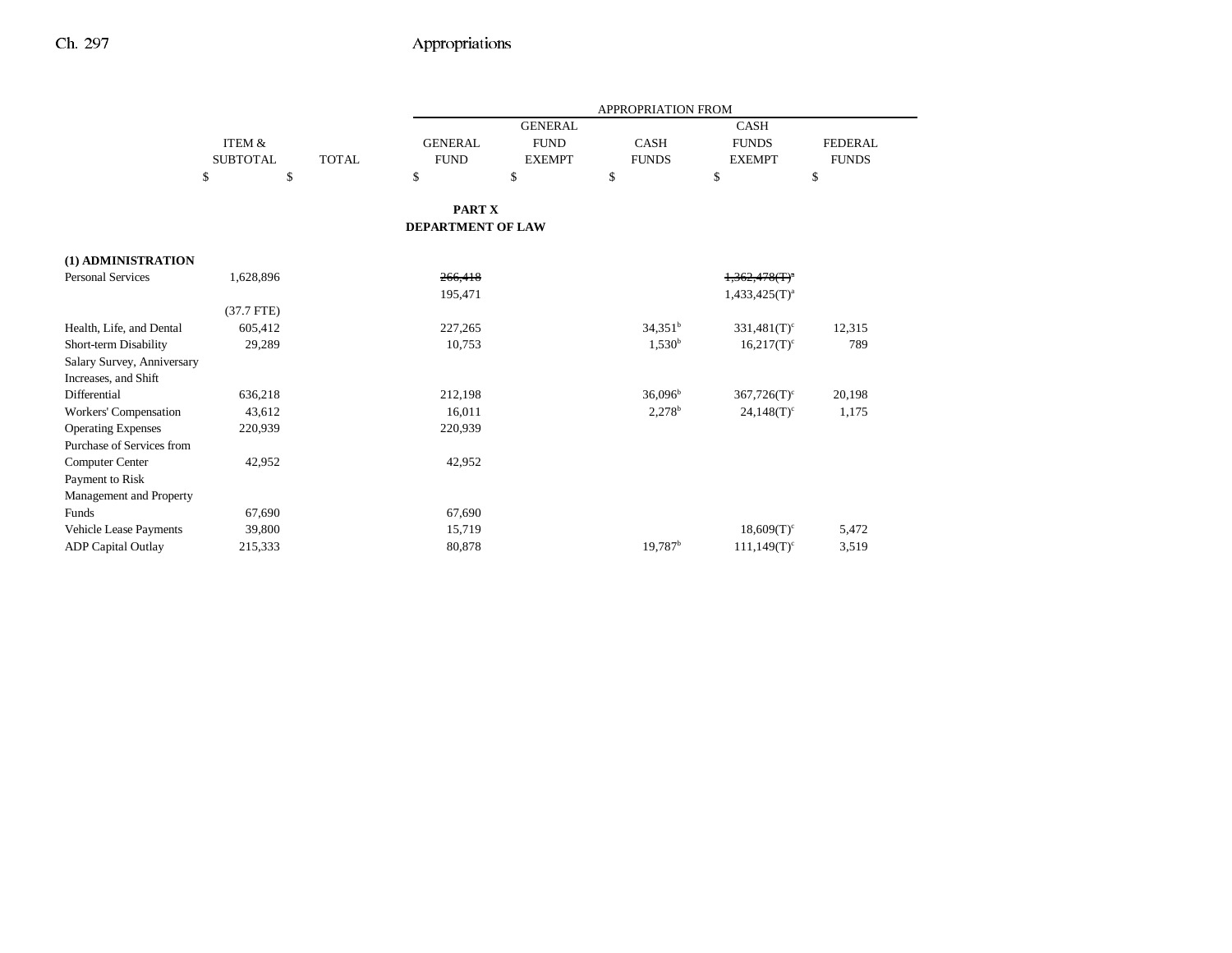| Capitol Complex Leased  |         |                    |                     |                |        |
|-------------------------|---------|--------------------|---------------------|----------------|--------|
| Space                   | 632,291 | 232,129            | 33.029 <sup>b</sup> | $350.103(T)^c$ | 17,030 |
| <b>Attorney General</b> |         |                    |                     |                |        |
| Discretionary Fund      | 5,000   | 5,000 <sup>d</sup> |                     |                |        |
|                         |         | 4,167,432          |                     |                |        |

<sup>a</sup> This amount shall be from indirect cost recoveries.

<sup>b</sup> These amounts shall be from various sources of cash funds within the department.

c These amounts shall be from various sources of cash funds exempt within the department.

<sup>d</sup> For purposes of complying with the limitation on state fiscal year spending imposed by Article X, Section 20 of the State Constitution, these moneys are included for informational purposes as they are continuously appropriated by a permanent statute or constitutional provision and, therefore, are not subject to the limitation of General Fund appropriations as set forth in Section 24-75-201.1, C.R.S.

#### **(2) GENERAL ENFORCEMENT AND APPELLATE SECTIONS**

| <b>Personal Services</b>          | 2,258,600    | 1,750,767   | 507,833 <sup>a</sup>     |
|-----------------------------------|--------------|-------------|--------------------------|
|                                   | $(40.0$ FTE) |             |                          |
| Appellate Backlog                 | 272,964      | 272,964     |                          |
|                                   |              | $(4.0$ FTE) |                          |
| <b>Operating Expenses</b>         | 121,714      | 121,714     |                          |
|                                   | 128,714      | 128,714     |                          |
| <b>Litigation Expenses</b>        | 31,429       | 31,429      |                          |
| <b>Consultant Expenses</b>        | 200,000      | 200,000     |                          |
| <b>Capital Crimes Prosecution</b> |              |             |                          |
| Unit <sup>110</sup>               | 285,765      | 285,765     |                          |
|                                   | 278,765      | 278,765     |                          |
|                                   |              | $(4.0$ FTE) |                          |
| Victim's Assistance               | 41,766       |             | $41,766(T)$ <sup>b</sup> |
|                                   | 45,571       |             | $45,571(T)$ <sup>b</sup> |
|                                   |              |             | $(1.0$ FTE)              |
|                                   |              | 3,212,238   |                          |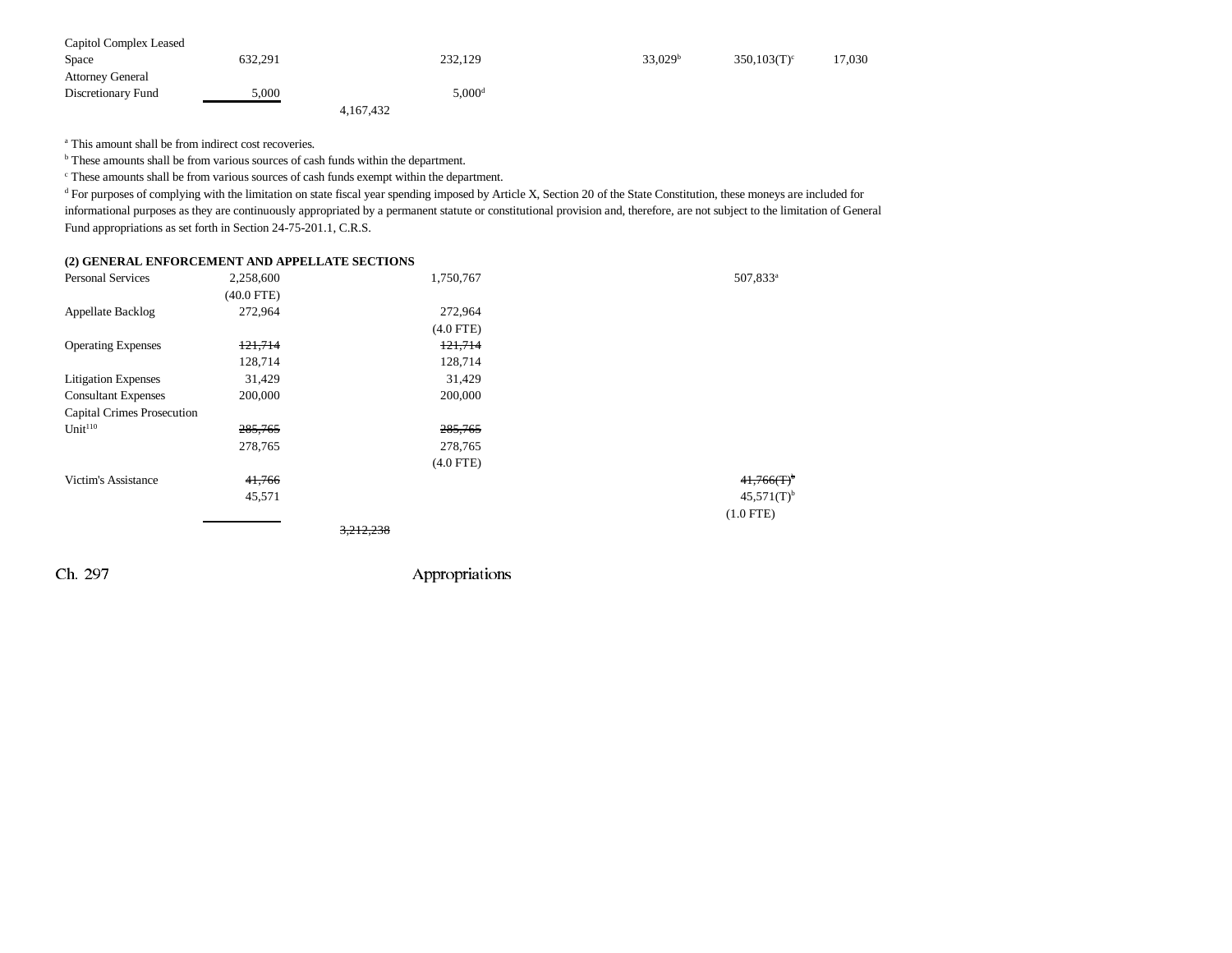## Ch. 297 Appropriations

|                 |       | APPROPRIATION FROM |               |              |               |              |  |  |
|-----------------|-------|--------------------|---------------|--------------|---------------|--------------|--|--|
|                 |       |                    | GENERAL       |              | CASH          |              |  |  |
| ITEM &          |       | <b>GENERAL</b>     | <b>FUND</b>   | CASH         | <b>FUNDS</b>  | FEDERAL      |  |  |
| <b>SUBTOTAL</b> | TOTAL | FUND               | <b>EXEMPT</b> | <b>FUNDS</b> | <b>EXEMPT</b> | <b>FUNDS</b> |  |  |
|                 |       |                    |               |              |               |              |  |  |

3,216,043

a This amount shall be from court-awarded settlements.

<sup>b</sup> This amount shall be from the Victims' Assistance and Law Enforcement Fund, appropriated in the Department of Public Safety, Division of Criminal Justice.

| (3) LEGAL SERVICES TO STATE AGENCIES <sup>111, 112</sup> |                    |            |  |                  |                              |
|----------------------------------------------------------|--------------------|------------|--|------------------|------------------------------|
| <b>Personal Services</b>                                 | 8,681,251          |            |  |                  |                              |
|                                                          | 8,812,010          |            |  |                  |                              |
|                                                          | $(153.6$ FTE)      |            |  |                  |                              |
|                                                          | $(156.2$ FTE)      |            |  |                  |                              |
| <b>Operating Expenses</b>                                | <del>372,193</del> |            |  |                  |                              |
|                                                          | 417,885            |            |  |                  |                              |
| <b>Litigation Expenses</b>                               | 111,452            |            |  |                  |                              |
|                                                          | 112,346            |            |  |                  |                              |
| <b>Indirect Cost Assessment</b>                          | 1,091,598          |            |  |                  |                              |
|                                                          | 1,162,545          |            |  |                  |                              |
|                                                          |                    | 10,256,494 |  | $98,460^{\rm a}$ | 10,158,034(T)                |
|                                                          |                    | 10,504,786 |  |                  | $10,406,326(T)$ <sup>b</sup> |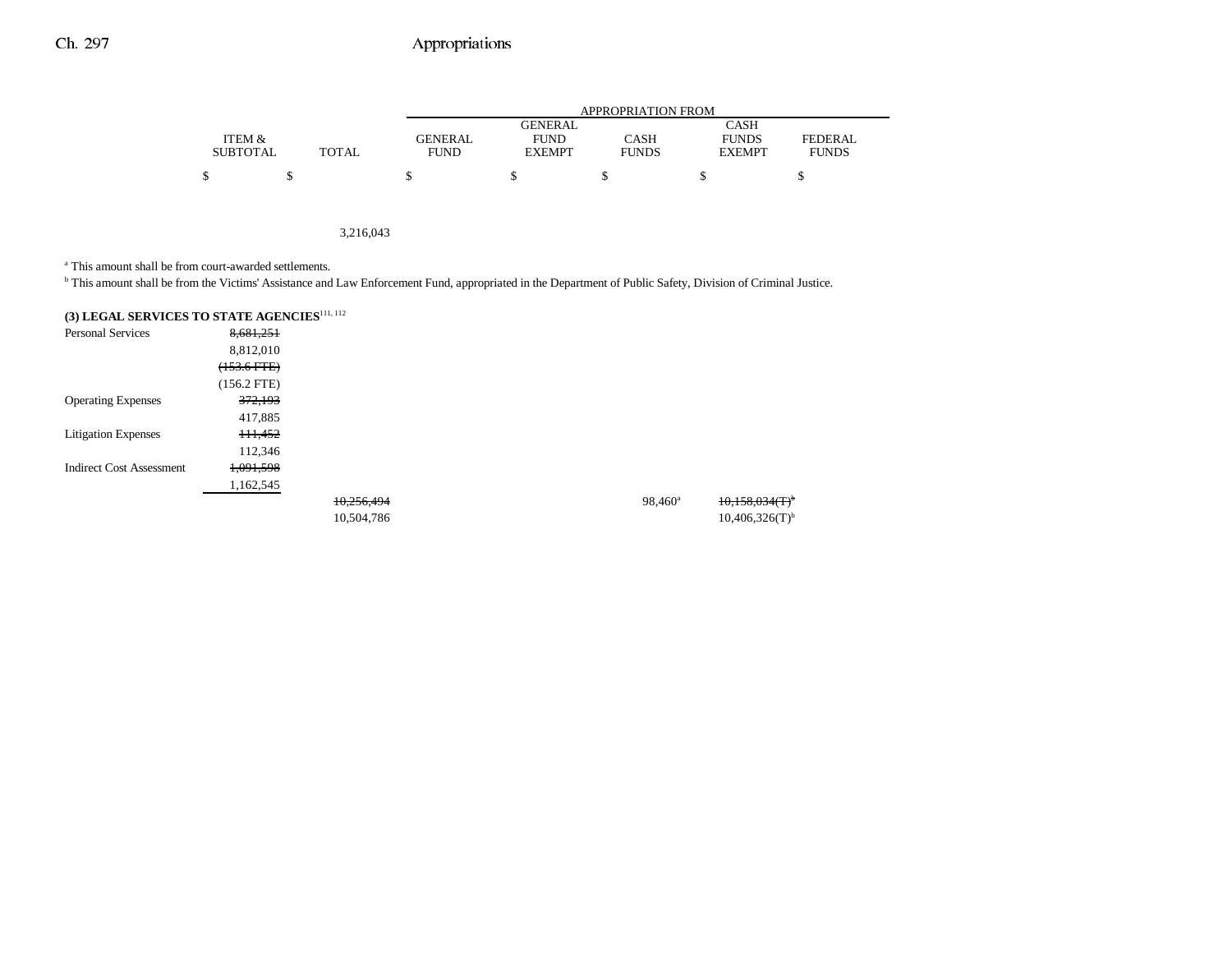a Of this amount, \$34,968 shall be from the Public Employees' Retirement Association, \$31,552(T) shall be from the Department of Revenue, State Lottery Division, \$5,577(T) shall be from the Department of Corrections, Correctional Industries Subprogram, and \$26,363(T) shall be from the Colorado Student Loan Program in the Department of Higher Education.

<sup>b</sup> This amount shall be from various sources of funds appropriated for legal services to state agencies.

| (4) SPECIAL PURPOSE                 |              |           |                        |                             |         |
|-------------------------------------|--------------|-----------|------------------------|-----------------------------|---------|
| <b>Collection Agency Board</b>      | 127,720      |           | $127,720^{\circ}$      |                             |         |
|                                     |              |           | $(2.5$ FTE $)$         |                             |         |
| <b>Uniform Consumer Credit</b>      |              |           |                        |                             |         |
| Code                                | 399,629      |           | 399,629 <sup>b</sup>   |                             |         |
|                                     |              |           | $(6.5$ FTE)            |                             |         |
| Medicaid Fraud Grant <sup>113</sup> | 726,544      | 179,636   |                        | $2,000^{\circ}$             | 544,908 |
|                                     | $(11.0$ FTE) |           |                        |                             |         |
| Office of Consumer Counsel          | 251,668      |           | $251,668$ <sup>d</sup> |                             |         |
|                                     |              |           | $(4.0$ FTE)            |                             |         |
| <b>District Attorneys' Salaries</b> | 1,124,482    | 1,124,482 |                        |                             |         |
| Legal Services for Risk             |              |           |                        |                             |         |
| <b>Management Division</b>          | 1,070,946    |           |                        | $1,070,946(T)$ <sup>e</sup> |         |
|                                     | 1,182,481    |           |                        | $1,182,481(T)^e$            |         |
|                                     |              |           |                        | $(17.0$ FTE)                |         |
| Comprehensive                       |              |           |                        |                             |         |
| Environmental Response,             |              |           |                        |                             |         |
| Compensation and Liability          |              |           |                        |                             |         |
| Act                                 | 1,035,414    | 908,055   |                        | $127,359(T)^f$              |         |
|                                     | 908,055      | 808,055   |                        | 100,000(T) <sup>f</sup>     |         |
|                                     | $(19.0$ FTE) |           |                        |                             |         |
|                                     | $(16.0$ FTE) |           |                        |                             |         |
|                                     |              |           |                        |                             |         |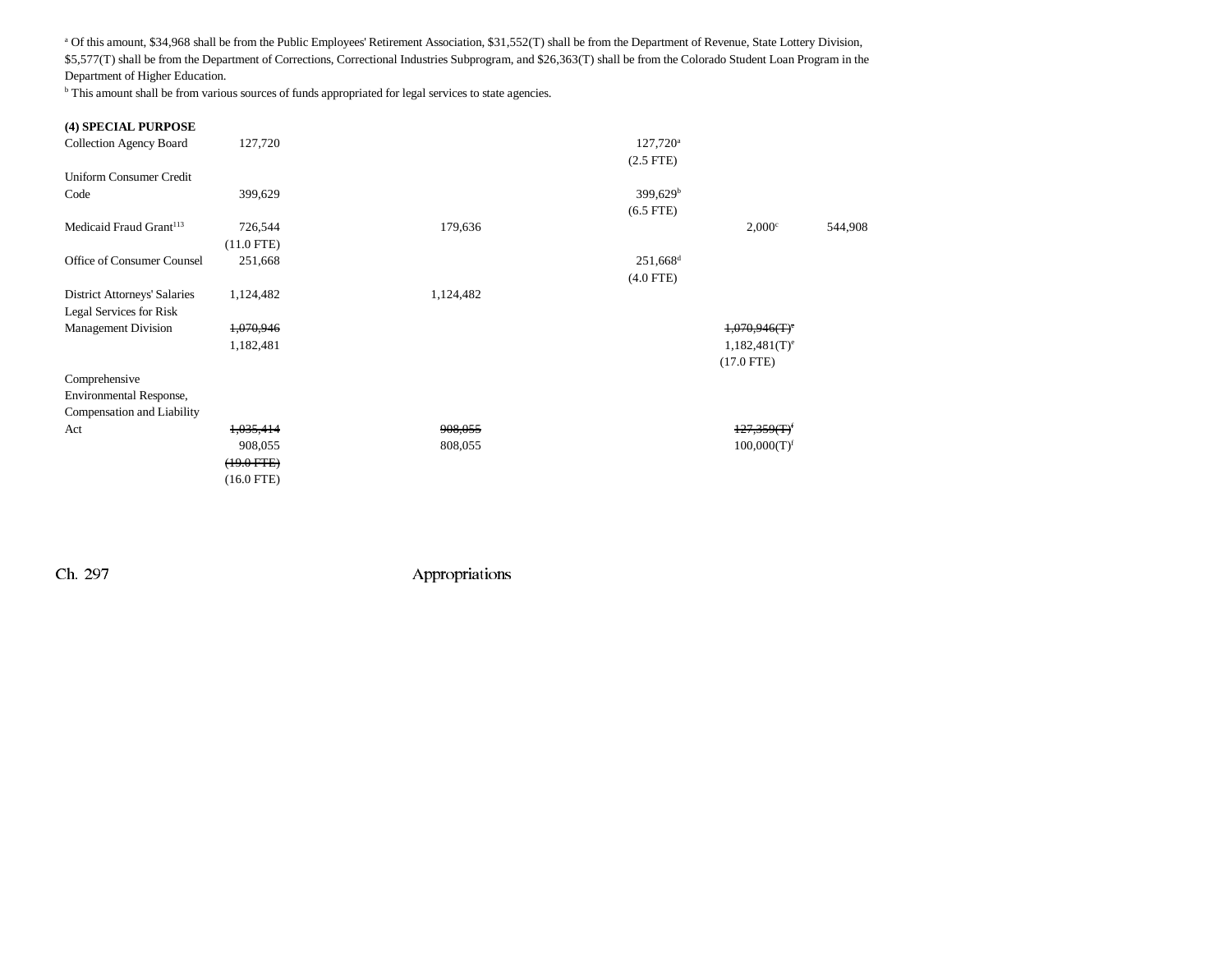## Ch. 297 Appropriations

|                                 |                                      |                        | APPROPRIATION FROM            |                                                |                                          |                                              |                                |
|---------------------------------|--------------------------------------|------------------------|-------------------------------|------------------------------------------------|------------------------------------------|----------------------------------------------|--------------------------------|
|                                 | <b>ITEM &amp;</b><br><b>SUBTOTAL</b> | <b>TOTAL</b>           | <b>GENERAL</b><br><b>FUND</b> | <b>GENERAL</b><br><b>FUND</b><br><b>EXEMPT</b> | CASH<br><b>FUNDS</b>                     | <b>CASH</b><br><b>FUNDS</b><br><b>EXEMPT</b> | <b>FEDERAL</b><br><b>FUNDS</b> |
|                                 | \$                                   | $\mathbb{S}$           | \$                            | \$                                             | \$                                       | \$                                           | \$                             |
|                                 |                                      |                        |                               |                                                |                                          |                                              |                                |
| Comprehensive                   |                                      |                        |                               |                                                |                                          |                                              |                                |
| Environmental Response,         |                                      |                        |                               |                                                |                                          |                                              |                                |
| Compensation and Liability      |                                      |                        |                               |                                                |                                          |                                              |                                |
| Act Contracts <sup>114</sup>    | 1,309,812                            |                        | 1,309,812                     |                                                |                                          |                                              |                                |
| Workers' Compensation           |                                      |                        |                               |                                                |                                          |                                              |                                |
| Fraud                           | 128,561                              |                        |                               |                                                | $128,561$ <sup>g</sup><br>$(2.0$ FTE $)$ |                                              |                                |
| Supreme Court Litigation        | 302,084                              |                        | 302,084                       |                                                |                                          |                                              |                                |
| Police Officers Standards       |                                      |                        |                               |                                                |                                          |                                              |                                |
| and Training Board Support      | 191,192                              |                        | 166,192                       |                                                | $25,000^{\rm h}$                         |                                              |                                |
|                                 | $(4.0$ FTE)                          |                        |                               |                                                |                                          |                                              |                                |
| <b>Litigation Management</b>    |                                      |                        |                               |                                                |                                          |                                              |                                |
| Fund <sup>115</sup>             | 300,000                              |                        | 300,000                       |                                                |                                          |                                              |                                |
| <b>Securities Fraud</b>         | 254,197                              |                        |                               |                                                |                                          | $254,197(T)^i$                               |                                |
|                                 |                                      |                        |                               |                                                |                                          | $(3.5$ FTE)                                  |                                |
| <b>Indirect Cost Assessment</b> | 270,880                              |                        |                               |                                                | $100,949$ <sup>j</sup>                   | $169,931(T)^e$                               |                                |
|                                 |                                      | 7,493,129<br>7,477,305 |                               |                                                |                                          |                                              |                                |
|                                 |                                      |                        |                               |                                                |                                          |                                              |                                |

a This amount shall be from Collection Agency Board Fund.

b This amount shall be from Uniform Consumer Credit Code Fund.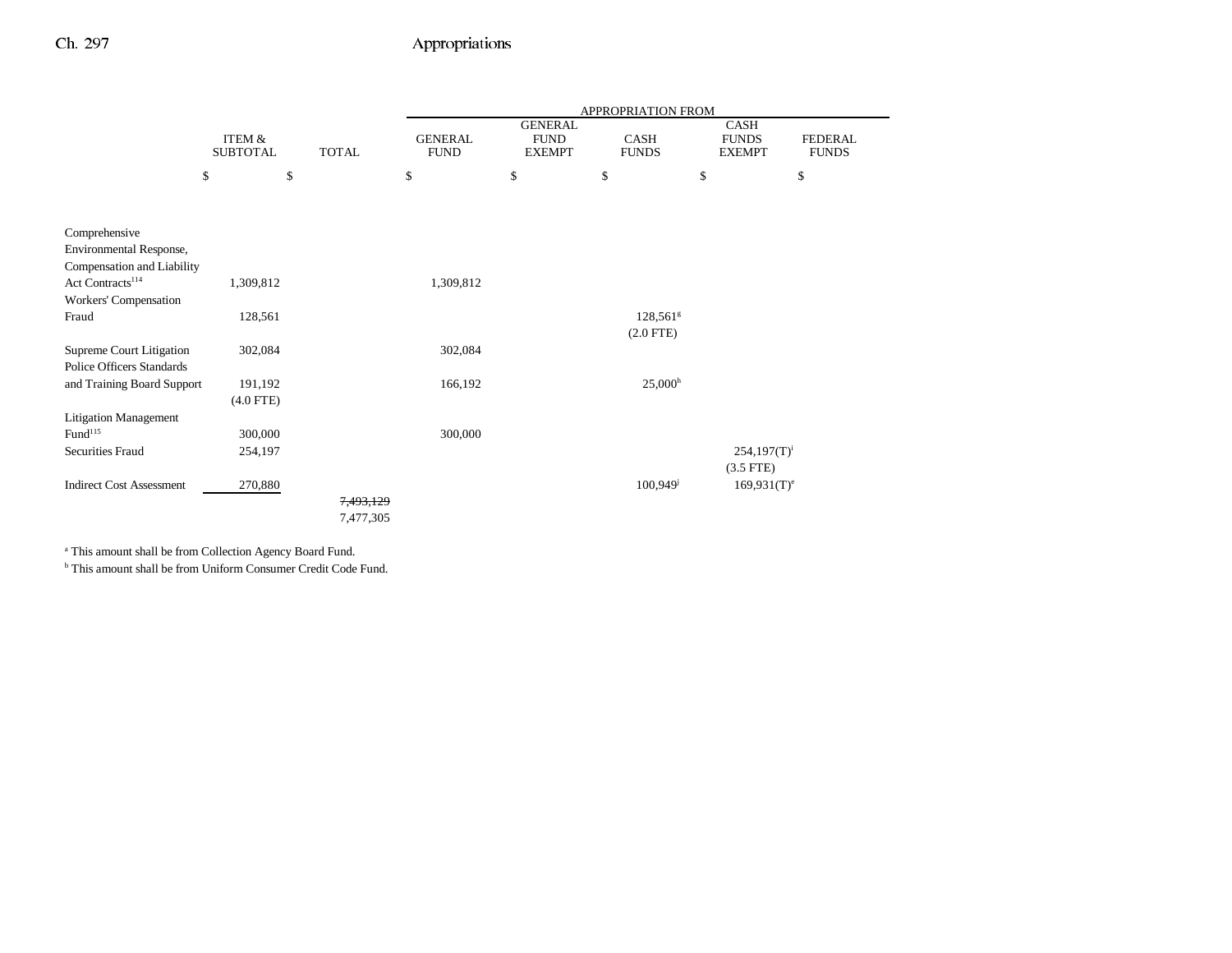c This amount shall be from court-awarded settlements.

d This amount shall be from the Public Utilities Commission Fixed Utilities Fund.

e These amounts shall be from the Risk Management Fund.

f This amount shall be from the Department of Public Health and Environment.

<sup>g</sup> This amount shall be from the State Compensation Insurance Authority.

h This amount shall be from the Peace Officers Standards and Training Board Cash Fund.

i This amount shall be from the Department of Regulatory Agencies, Division of Securities.

j Of this amount, \$16,825 shall be from Collection Agency Board Fund, \$43,744 shall be from Uniform Consumer Credit Code Fund, \$26,920 shall be from the Public Utilities Commission Fixed Utilities Fund, and \$13,460 shall be from the State Compensation Insurance Authority.

#### **TOTALS PART X**

| $(LAW)^{2,3}$ | \$25,129,293 | \$8,350,852 <sup>*</sup> | \$1,259,058    | <del>\$14,913,977</del> * | \$605,406 |
|---------------|--------------|--------------------------|----------------|---------------------------|-----------|
|               | \$25,365,566 | \$8,179,905 <sup>a</sup> | $$1,259,058^b$ | $$15,321,197^b$           |           |

<sup>a</sup> Of this amount, \$5,000 is included as information for purposes of complying with the limitation on state fiscal year spending imposed by Article X, Section 20 of the State Constitution. As this amount is continuously appropriated` by a permanent statute or constitutional provision it is not subject to the limitation of General Fund appropriations as set forth in Section 24-75-201.1, C.R.S.

 $b$  Of this amount, \$14,467,636 THESE AMOUNTS, \$14,874,856 contains a (T) notation.

**FOOTNOTES** -- The following statements are referenced to the numbered footnotes throughout section 2.

- 2 (Governor lined through this provision. See L. 96, p. 2332.)
- 3 All Departments, Totals -- The General Assembly requests that copies of all reports requested in other footnotes contained in this act be delivered to the Joint Budget Committee and the majority and minority leadership in each house of the General Assembly.
- 110 Department of Law, General Enforcement and Appellate Sections, Capital Crimes Prosecution Unit -- The Department is requested to report to the General Assembly, no later than October 15, 1996, on both the dollars and the FTE utilized by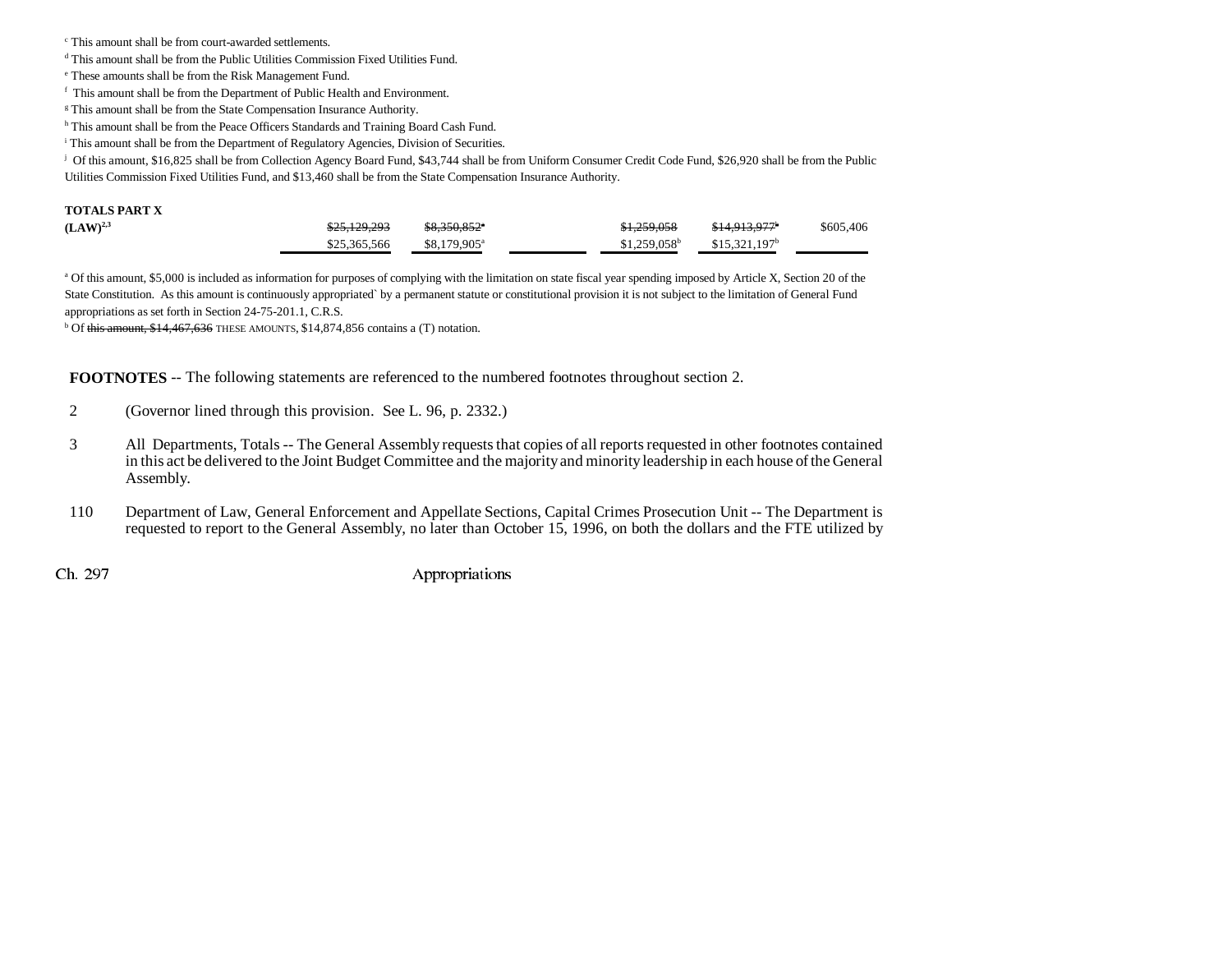|                 |       | APPROPRIATION FROM |                |              |               |                |  |  |
|-----------------|-------|--------------------|----------------|--------------|---------------|----------------|--|--|
|                 |       |                    | <b>GENERAL</b> |              | CASH          |                |  |  |
| ITEM &          |       | <b>GENERAL</b>     | <b>FUND</b>    | CASH         | <b>FUNDS</b>  | <b>FEDERAL</b> |  |  |
| <b>SUBTOTAL</b> | TOTAL | FUND               | <b>EXEMPT</b>  | <b>FUNDS</b> | <b>EXEMPT</b> | <b>FUNDS</b>   |  |  |
|                 |       |                    |                |              |               |                |  |  |
|                 |       |                    |                |              |               |                |  |  |

district attorneys in prosecuting death penalty cases in FY 1995-96. In addition, the Department is requested to report no later than October 15, 1996, on the dollars and FTE utilized within the Department in assisting district attorneys in such death penalty cases in FY 1995-96.

- 111 Department of Law, Legal Services to State Agencies -- Funds received by the Department for the provision of legal services shall be expended only if appropriated by the General Assembly.
- 112 Department of Law, Legal Services to State Agencies -- In making this appropriation, it is the intent of the General Assembly that hourly billing rates charged by the Department for legal services to state agencies not exceed \$49.10 per hour for attorneys and \$39.16 per hour for paralegals, for an average rate of \$47.45.
- 113 Department of Law, Special Purpose, Medicaid Fraud Grant -- The Department is requested to redirect its program efforts toward capturing dollars fraudulently spent in the state Medicaid program. A report on the Department's efforts in this area is requested by October 15, 1996. The report should contain estimates on the total fraudulent activity, both fiscal and programmatic, occurring within the state Medicaid program and information on the Medicaid Fraud Section's efforts toward reducing such fraud. If the dollar value of actual General Fund recoveries received by the Department by the end of FY 1995-96 is less than the anticipated amount of \$491,837, the FY 1996-97 appropriation for the Medicaid Fraud Unit will be reviewed by the Joint Budget Committee.
- 114 Department of Law, Special Purpose, Comprehensive Environmental Response, Compensation and Liability Act Contracts; Department of Natural Resources, Executive Director's Office, Comprehensive Environmental Response, Compensation